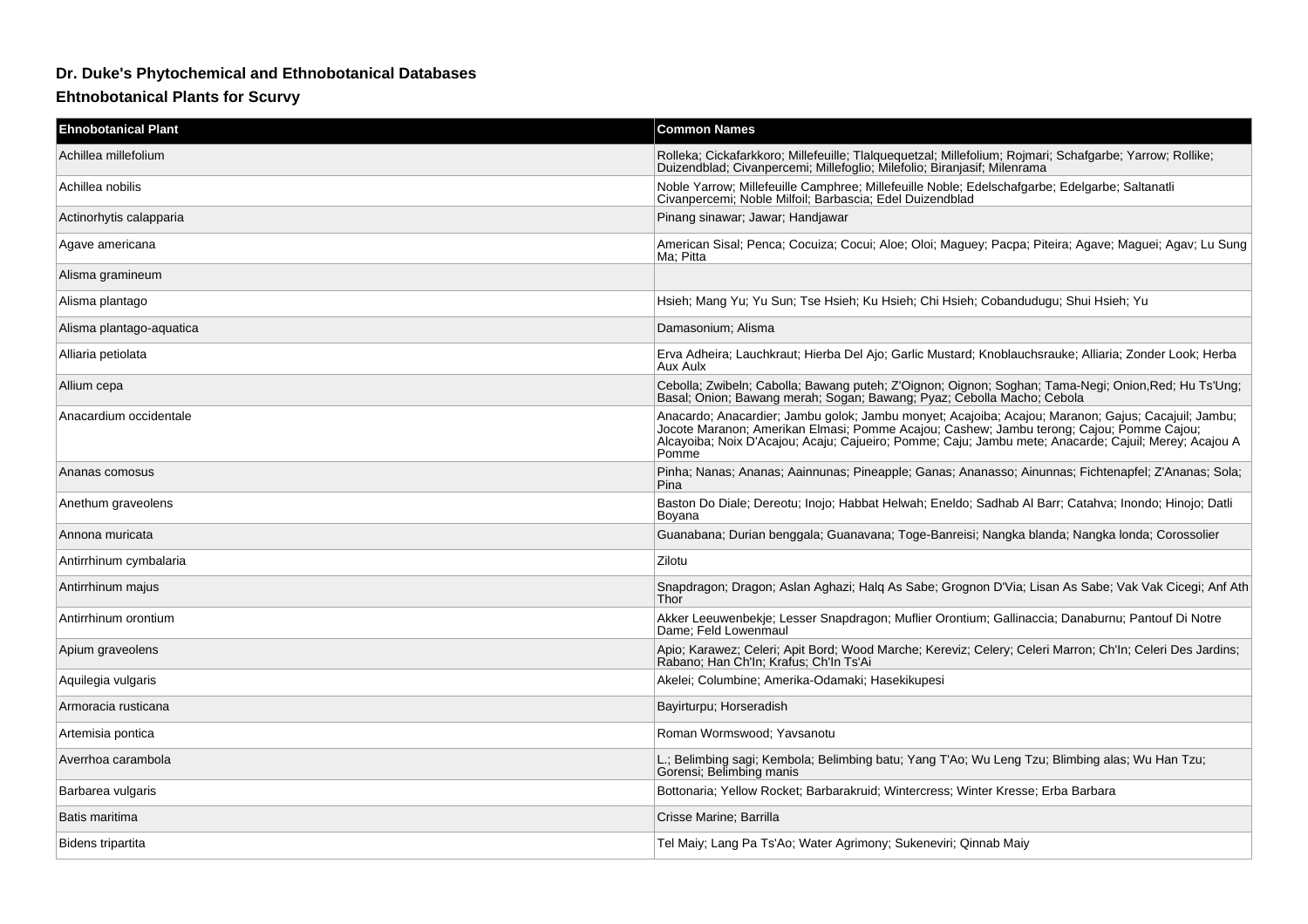| <b>Ehnobotanical Plant</b> | <b>Common Names</b>                                                                                                                                                                                                                                               |
|----------------------------|-------------------------------------------------------------------------------------------------------------------------------------------------------------------------------------------------------------------------------------------------------------------|
| Blumea lacera              | Kayu batu; Lumai hutan                                                                                                                                                                                                                                            |
| Brassica campestris        | Chou; Abura-Na; Ma Chieh; Salgam                                                                                                                                                                                                                                  |
| Brassica nigra             | Kuro-Garasi; Siyah Hardal; Qara Khardal; Mostaza Negra; Khardal Aswad; Nware Mostaude; Mustard;<br>Ch'Ing Chieh                                                                                                                                                   |
| Brassica oleracea          | Kan Lan; Lan Ts'Ai; Weisskohl; Chou; Col; Berza; Repollo; Cabbage                                                                                                                                                                                                 |
| Brassica rapa              | Turnip; Wu Ching; Man Ching; Abura-Na; Shalgham; Yun T'Ai; Yu T'Sai; Shelem                                                                                                                                                                                       |
| Bromelia karatas           |                                                                                                                                                                                                                                                                   |
| Bromelia nidus-puellae     |                                                                                                                                                                                                                                                                   |
| Bromelia pinguin           | Pingouin                                                                                                                                                                                                                                                          |
| Cakile maritima            | Oruga Maritima                                                                                                                                                                                                                                                    |
| Calystegia soldanella      | Meerstrandswinde; Zeewinde; Cavolo Di Mare; Sea Bindweed; Berza Marina; Liseron Soldanelle                                                                                                                                                                        |
| Canarium schweinfurthii    |                                                                                                                                                                                                                                                                   |
| Canella winterana          | Canela; Canille; Beyaz Tarcin                                                                                                                                                                                                                                     |
| Capparis spinosa           | Kabar; Kebre; Caper; Capparis Spinosa                                                                                                                                                                                                                             |
| Capsella bursa-pastoris    | Ti Mi Ts'Ai; Pan Y Quesillo; Chi Ts'Ai; Shepherd'S Purse; Nazuna; Kees Al Rai'Y; Coban Cantasi                                                                                                                                                                    |
| Cardamine pratensis        | Yabani Tere Otu; Cressen; Berro De Prado                                                                                                                                                                                                                          |
| Carissa carandas           |                                                                                                                                                                                                                                                                   |
| Cassia alata               | Fleur Dartre; Daoen koepang; Dartres; Fleur Palmiste; Gelenggang; Fleur A Dartres; Fleur St Christophe;<br>Herbe A Dattes; Ketepeng kebo; Date; Ketepeng badak; Ketepeng; Ketepeng tijna; Guajava; Ki manila;<br>Fleurs Saint Christophe; Ludanggan; Dates Jaunes |
| Celosia argentea           | Bayam merah (Red spinach); No-Geito; Ch'Ing Hsiang; Yeh Chi Kuan; Ts'Ao Chueh Ming; K'Un Lun Ts'Ao;<br>L.; Ts'Ing Hsiang Tsu                                                                                                                                      |
| Cerinthe major             | Grosse Wachsblume; Great Honeywort; Ceriflor                                                                                                                                                                                                                      |
| Cheilanthes pteridioides   |                                                                                                                                                                                                                                                                   |
| Cirsium sinense            |                                                                                                                                                                                                                                                                   |
| Citrus aurantifolia        | Citronnier Verjus; Lima Bobo; Citron Vert; Citronnier; Limau masam; Lima; Citron; Limau nipis; Limau<br>amkian; Limau asam                                                                                                                                        |
| Citrus aurantiifolia       | Agac Kavunu Agaci; Basra Limisi; Ben Zuhair; Vijapura; Lime; Numi Basra; Laimun                                                                                                                                                                                   |
| Citrus aurantium           | Z'Orange Sure; Chin Ch'lu; Hua Chu Hung; Coolie Orange; Naranja De Babor; Orange Sure; Kuang Chu;<br>Naranja Agria; Turunc; Ch'Eng; Orange; Bergamot; Oranger; Naranjo Amargo                                                                                     |
| Citrus grandis             | Hind Limon Agaci; Toronja; Chu Luan; Yu; Hu Kan; Chadiquier; Ch'Ou Ch'Eng; Pamplemousse; Chadeque;<br>T'lao: Pummelo                                                                                                                                              |
| Citrus limon               | Miski; Limon; Lemon; Lemun Tresh; Lemun Hamedh; Limonero                                                                                                                                                                                                          |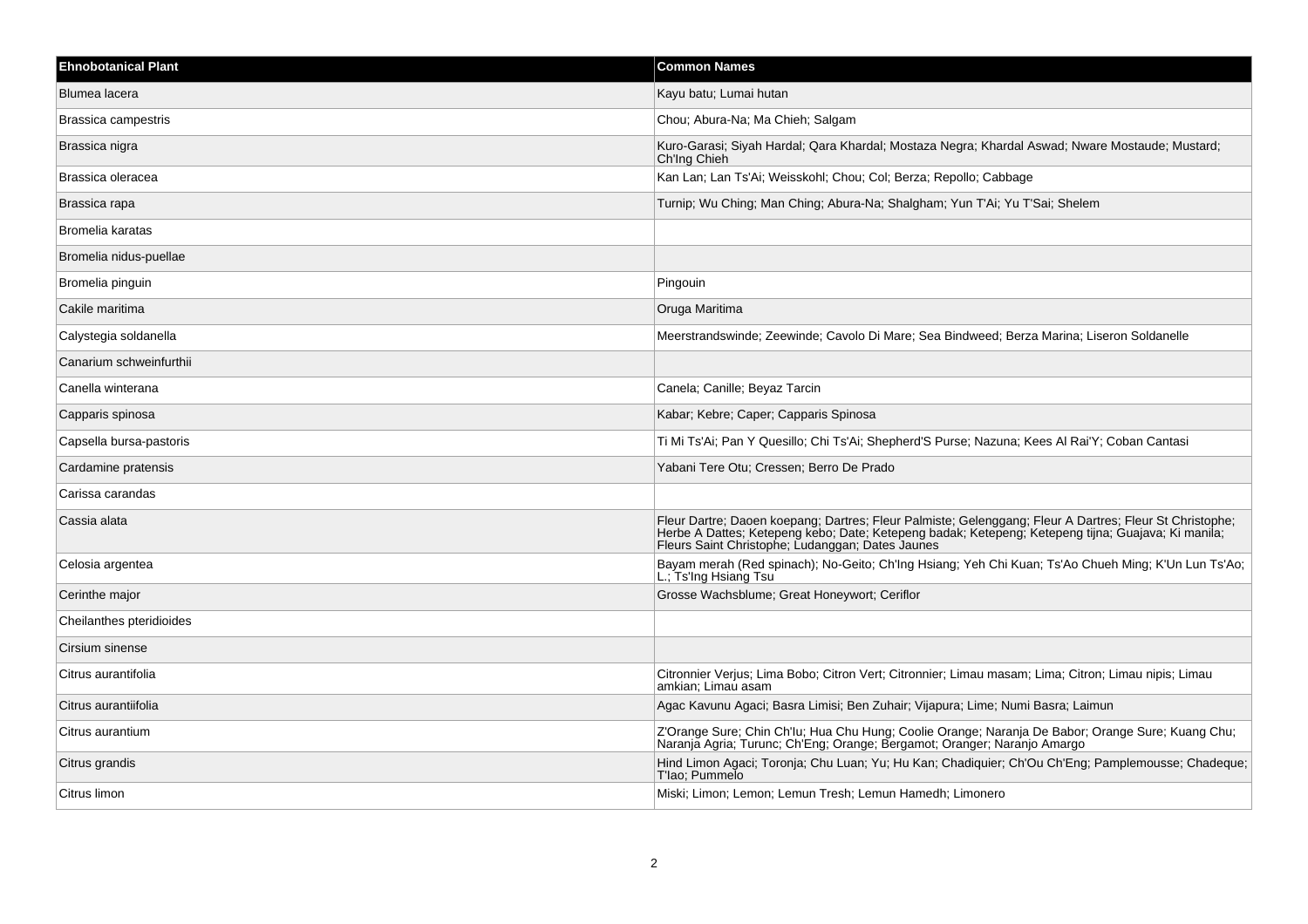| <b>Ehnobotanical Plant</b> | <b>Common Names</b>                                                                                                                                                                                                                                              |
|----------------------------|------------------------------------------------------------------------------------------------------------------------------------------------------------------------------------------------------------------------------------------------------------------|
| Cochlearia glastifolia     | Coclearia Glastifolia                                                                                                                                                                                                                                            |
| Cochlearia officinalis     | Scurvygrass; Kasikotu; Coclearia; Cochleaire                                                                                                                                                                                                                     |
| Cocos nucifera             | Yeh Chung Chiu; Mata De Coco; Kelambir; Nyiur; Nyor; Kerambil; Niyu; Coqueiro; Kalapa; Kechambil; Noix<br>De Coco; Jeho; Yueh Wang T'Ou; Kelapa; Cocotero; Hsu Yu; Yeh Tzu; Cocotier; Coco; Palma De Coco;<br>Cocoye; Kerambir; Cocoyeur; Ipai; Drakht I Badinja |
| Colubrina ferruginea       |                                                                                                                                                                                                                                                                  |
| Colubrina sp               |                                                                                                                                                                                                                                                                  |
| Coronopus didymus          | Bucks Horn; Quimpe; Mastuerzo De Indias                                                                                                                                                                                                                          |
| Coronopus squamatus        | <b>Mastuerzo Silvestre</b>                                                                                                                                                                                                                                       |
| Corydalis gavaniana        |                                                                                                                                                                                                                                                                  |
| Crataegus sp               | Cha                                                                                                                                                                                                                                                              |
| Crithmum maritimum         | Sea Fennel; Hinojo Marino; Meerfenchel; Fenouil Marin; Finochio Marino; Fennel, Sea; Zeevenkel;<br>Sanpetra                                                                                                                                                      |
| Cuscuta epithymum          | Klee Seide; Klein Warkruid; Epitimo; Cheveux Du Diable; Linho De Cuco; Epithymum                                                                                                                                                                                 |
| Cuscuta europaea           | Cinsaci                                                                                                                                                                                                                                                          |
| Draba muralis              |                                                                                                                                                                                                                                                                  |
| Drimys granadensis         |                                                                                                                                                                                                                                                                  |
| Drimys winteri             | Winter'Sbark; Canelo; Aktarcin                                                                                                                                                                                                                                   |
| Eruca sativa               |                                                                                                                                                                                                                                                                  |
| Eryngium foetidum          | Culantrico; Panicaut Fetide; Cilantro Sabanero; Cilantro; Coulante; Coulantre; Culantro; Chardon Etoile<br>Puant; Ketumbar jawa                                                                                                                                  |
| Erysimum repandum          | Erisimum                                                                                                                                                                                                                                                         |
| Eupatorium cannabinum      | Koyunpitragi; Eupatorio; Hindheal; Khad Al Bint; Linwe Di Tchet                                                                                                                                                                                                  |
| Feronia elephantum         | Wood Apple                                                                                                                                                                                                                                                       |
| Feronia limonia            | Kapittha                                                                                                                                                                                                                                                         |
| Galium aparine             | Grateron; Hashishat Al Af'A; Cleavers; Zhu Yang Yang; Kaz Yogurtotu; Cleavers Goosegrass; Cleever;<br>Hedge Clivers; Amor De Hortelano; Gia Mara                                                                                                                 |
| Genipa americana           | Genipayer; Jagua; Gene Pas                                                                                                                                                                                                                                       |
| Glechoma hederacea         | Kakidosi; Hiedra Terrestre; Groundivy; Yer Sarmasigi; Kaki-Doosi                                                                                                                                                                                                 |
| Heliotropium parviflorum   | Tlachichino Apatlahoac                                                                                                                                                                                                                                           |
| Hesperis matronalis        | Adi Bahce Julyeni                                                                                                                                                                                                                                                |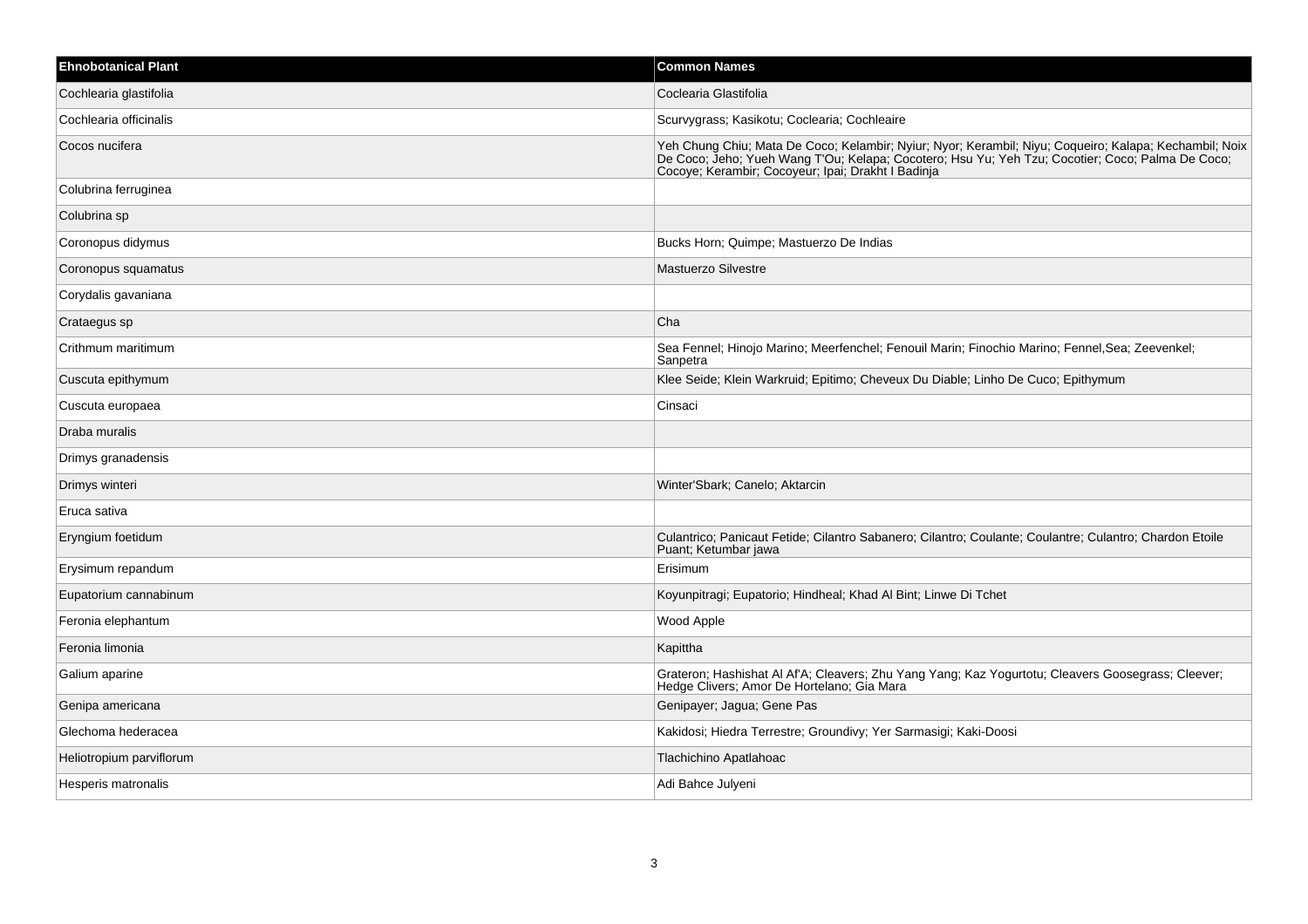| <b>Ehnobotanical Plant</b> | <b>Common Names</b>                                                                                                                                                                                                                                                          |
|----------------------------|------------------------------------------------------------------------------------------------------------------------------------------------------------------------------------------------------------------------------------------------------------------------------|
| Hibiscus sabdariffa        | Kerkedeh; Vinagrillo; Oseille De Guinee; Afrika Bamyasi; Chai Kujarat; Maravilla; Roselle                                                                                                                                                                                    |
| Hippophae rhamnoides       | Olivella Spinosa; Sea Buckthorn; Espino Falso; Oblebicha                                                                                                                                                                                                                     |
| Iberis amara               | Thalspi Blanc; Carraspique; Clown'S Mustard                                                                                                                                                                                                                                  |
| llex paraguariensis        | Paraguay Cayi; Mate                                                                                                                                                                                                                                                          |
| Indigofera enneaphylla     |                                                                                                                                                                                                                                                                              |
| Jatropha dioica            |                                                                                                                                                                                                                                                                              |
| Lannea antiscorbutica      |                                                                                                                                                                                                                                                                              |
| Lemna minor                | A'Das Al May; Lenteja De Agua; A'Des El Ma; Su Mercimegi; Fou P'Ing                                                                                                                                                                                                          |
| Lens culinaris             | Lentil; Masura                                                                                                                                                                                                                                                               |
| Lepidium draba             | Draba                                                                                                                                                                                                                                                                        |
| Lepidium latifolium        | Krambe Agria; Lepidio                                                                                                                                                                                                                                                        |
| Lepidium sativum           | Cresson Alenois; Teretura; Rshad; Adi Suterisi; Mastuerzo; Taratiza; Cress; Crusson D'Jardin                                                                                                                                                                                 |
| Lepidium virginicum        | Cresson Savane; Mastuerzo; Cresson Danois; Cresson Alenois                                                                                                                                                                                                                   |
| Linaria vulgaris           | Leinkraut; Nevruzotu; Linnete; Hosoba-Unran; Butter And Eggs                                                                                                                                                                                                                 |
| Lobularia maritima         |                                                                                                                                                                                                                                                                              |
| Lonchocarpus sericeus      | Anon De Majagua                                                                                                                                                                                                                                                              |
| Lysimachia nummularia      | Moneywort; Penningkruid; Monnoyere; Herba De La Moneda; Pfennigkraut; Centimorbia                                                                                                                                                                                            |
| Lysimachia vulgaris        | Grande Lysimaque; Wederik; Loosestrife; Mazza D'Oro; Lisimaquia Amarilla; Lisimaquia; Yellow<br>Loosestrife; Gold Felberlich                                                                                                                                                 |
| Malus sylvestris           | Saio; Alma; Pommier; Appelboom; Pomme D'Arbre; Nai; Tuffah; Appleseed; Lai Ch'In; Lin Ch'In;<br>Sufferjang; Apple; Maschanzkerapfel; Manzana; Pomme; Pomi; Pomme De France; Malum; Hua Hung;<br>Manzano                                                                      |
| Mangifera indica           | Mangga; An Lo Kuo; Anbah; Mangot; Manga Agaci; Mangot Fil; Manga; Mamuang; Pelem; Mango;<br>Manguier; Merpelam                                                                                                                                                               |
| Maytenus phyllanthoides    |                                                                                                                                                                                                                                                                              |
| Medicago sativa            | Sai Pi Li Ka; Jatt; Mu Su; Yonja; Mielga; Alfalfa; Kaba Yonca                                                                                                                                                                                                                |
| Melaleuca leucadendron     | Kajeput; Cajeput Tree; Gelam; Cayeput; Cajeput; Kayu puteh (White wood)                                                                                                                                                                                                      |
| Melia azedarach            | Sendan; Gemeiner Zedarachbaum; Alilaila; Lilas; Zanzalakht; Sen Shu; Sibahbah; Violeta; Piment D'Eau;<br>K'U Lien; To-Sendan; Tak; Pazienza; Faux Sycomore; Lilayo; Arbol Enano; Chinaberry; Tasbih Aghaji;<br>Paraiso; Lien; Chin Ling Tzu; Amargoseira; Fleurs Lilas; Lila |
| Menyanthes trifoliata      | Ming Ts'Ai; Trefle; Tsui Ts'Ao; Mitu-Gasiwa; Menyanthe; Cho Ts'Ai; Suyoncasi; Marsh Buckbean; Shui<br>Ts'Ai; Trefoil, Bean; Trebol De Agua                                                                                                                                   |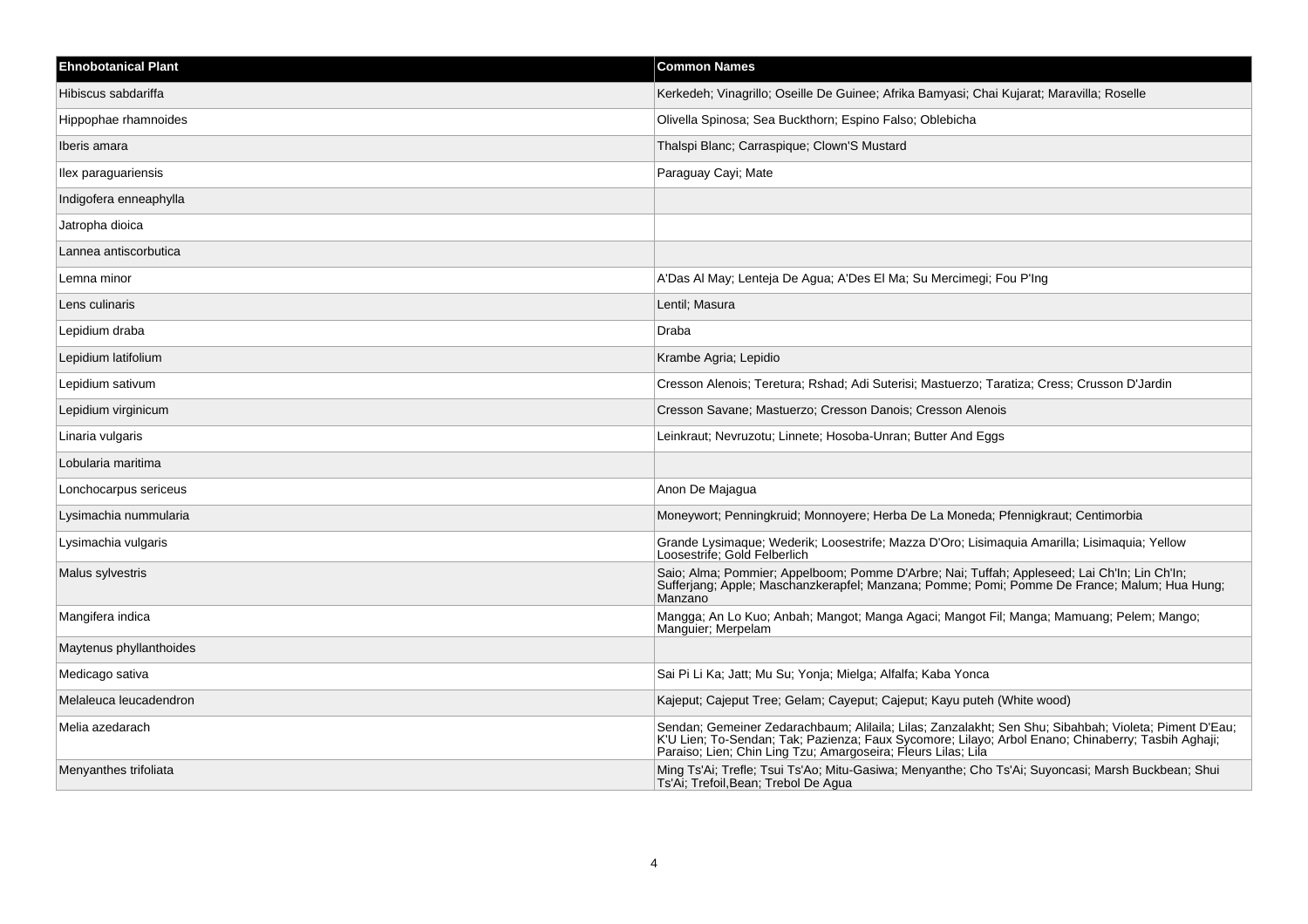| <b>Ehnobotanical Plant</b>  | <b>Common Names</b>                                                                                                                                                                                                                                                                          |
|-----------------------------|----------------------------------------------------------------------------------------------------------------------------------------------------------------------------------------------------------------------------------------------------------------------------------------------|
| Morinda royoc               | Safran De St Domingue; Estologe; Safran Du Pays; Safran                                                                                                                                                                                                                                      |
| Moringa oleifera            | Merunggai; Olivier; Sahinjan; Ubat bedat; Palo De Aceite; Benz'Olive; Sajina; Remunggai; Maroengga; Ben<br>Ghianda; Ben; Moringa Tree; Ban Sajna; Benzolivier; Graines Ben; Ben Aile; Pois Coolie; Horseradish<br>Tree; Babano Del Arbol; Cigru; Ramunggai; Sigru; Kelor; Moroengei; Benboom |
| Musa paradisiaca            | Rulo; Chi Tzu Chiao; Platano; Fo Shou Chiao; Mei Jen Chiao; Cambur; Horse Banana; Figue; Bananier;<br>Banana; Banane Grosse Botte; Kan Chiao; Ya Chiao; Shui Chiao; Pan Chiao; Chiao Yu; Tan P'Ing Chiao;<br>Banane Corne; Moz; Plantain; Bananeira De S Tome; Niu Ju Chiao                  |
| Nasturtium officinale       | Berro; Cress; Cresson; Cresson D'Eau; Cresson Des Jardins; Nasturtium; Hurf Al May; Watercress; Water<br>Cresses; Cresson Du Pays; Berros; Cresson De Fontaines; Suteresi; Habb Ar Rashad                                                                                                    |
| Oxalis acetosella           | Woodsorrel; Wood Sorrel; Aleluya; Kazayagi; Sorrel                                                                                                                                                                                                                                           |
| Oxalis corniculata          | Carpigna; Rempi; Acederilla Aleluya; Vinagreta; Oseille Marron; Hsiao Suan Ts'Ai; Pwin D'Coucou; Indian<br>Sorrel, Semanggen, Hummaidh, Chukrika, Vinagrillo, Alleluia, Sikap dada, Tso Chiang, Estrebolina, Oseille<br>Du Bois: Suan Chiang: Sorrel                                         |
| Oxalis sp                   | Sorrel                                                                                                                                                                                                                                                                                       |
| Oxyria digyna               | Sourdock, Boreal                                                                                                                                                                                                                                                                             |
| Parthenocissus quinquefolia | Virginia Creeper; Woodbind; Yaban Asmasi                                                                                                                                                                                                                                                     |
| Peucedanum officinale       | Gummi Peucedanum; Hog'S Fennel; Hinzir Raziyanesi; Turio Peucedani; Servato                                                                                                                                                                                                                  |
| Phaseolus vulgaris          | Haricots Verts; Pois Rouge; Judia; Fasulye; Bean; Great Bean                                                                                                                                                                                                                                 |
| Piper umbellatum            | Segumbar urat; Bumbu; Bumbo; Lemba; Dombo; Caisemon                                                                                                                                                                                                                                          |
| Platanus orientalis         | Planetree, Oriental; Dulb; Cinar; Chinar; Shanar                                                                                                                                                                                                                                             |
| Polygonum chinense          | Pokok semuloh (Constipation pl; Shan Ch'lao Mai; Ch'lh Ti Li                                                                                                                                                                                                                                 |
| Polygonum multiflorum       | Ho Chou Wu; Turu-Dokudami; Ho Shou Wu; She Chien Ts'Ao                                                                                                                                                                                                                                       |
| Populus balsamifera         | Balm Of Gilead; Tz'U T'Ung; Hai T'Ung; Tacamahaca; Balsam Poplar                                                                                                                                                                                                                             |
| Populus fremontii           | Fremont'S Cottonwood                                                                                                                                                                                                                                                                         |
| Portulaca oleracea          | Gelang pasir; Ma Ch'lh Hsien; Ancharupa; Krokot; Semizotu; Suberi-Hiyu; Pourpier; Parpinah; Beldroega;<br>Verdolaga; Berbin; Pourpier Commun; Coupier; Perpine; Coupe-Pied; Porcelana; Purslane                                                                                              |
| Portulaca pilosa            | Verdolaga Afuere; Verdolaguilla; Rebha leoka; Penawar; Yerba De Agua                                                                                                                                                                                                                         |
| Portulaca quadrifida        | Rebha leoka; Memaniran puteh; Kremi; Purslane; Rumput segan                                                                                                                                                                                                                                  |
| Potentilla anserina         | Yerba Plateada; Genserich; Tansy, Wild; Silberweed; Gumusu Besparmak                                                                                                                                                                                                                         |
| Potentilla tormentilla      | Kurtpencesi                                                                                                                                                                                                                                                                                  |
| Pringlea antiscorbutica     | Kerguelen Cabbage                                                                                                                                                                                                                                                                            |
| Prunus persica              | Seftali Agaci; Pecher; Khokh; Momo; Melocotonero; Tao Ren; T'Ao P'l Chiu; Sheftali; Pesco; Peach                                                                                                                                                                                             |
| Ranunculus ficaria          | Celidonia Menor: Wenwort: Warzenhahnenfuss: Blameye: Basurotu                                                                                                                                                                                                                                |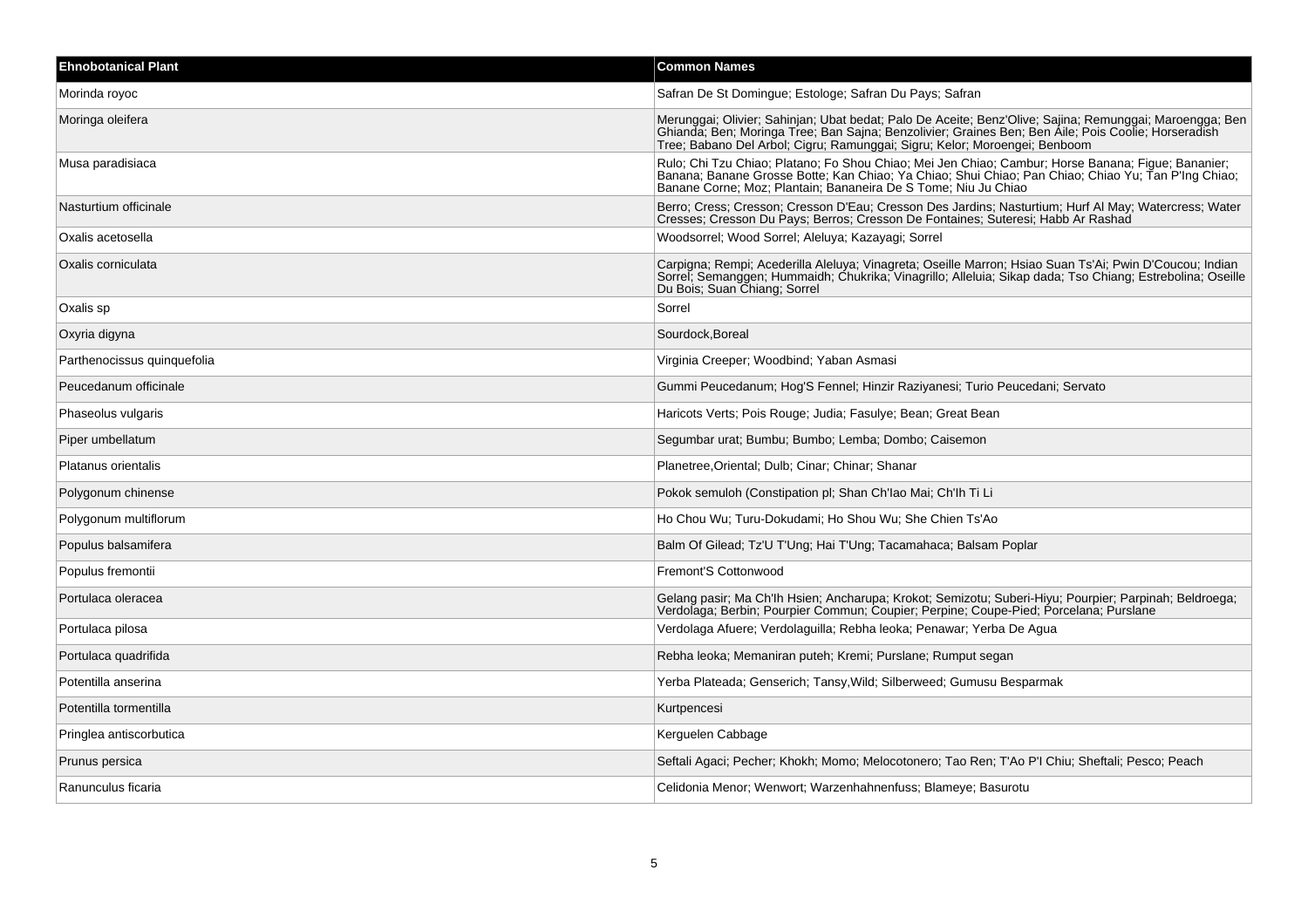| <b>Ehnobotanical Plant</b> | <b>Common Names</b>                                                                                                                                                                      |
|----------------------------|------------------------------------------------------------------------------------------------------------------------------------------------------------------------------------------|
| Raphanus raphanistrum      | Rabanillo; Wild Radish                                                                                                                                                                   |
| Raphanus sativus           | Karaturp; Radis Marron; Lai Fu; Lo Po; Mulaka; Daikon; Radis; Kirmiziturp; Radish; Rabano                                                                                                |
| Ribes nigrum               | Grosellero Negro; Siyah Frenkuzumu; Black Currant                                                                                                                                        |
| Ribes uva-crispa           | Bektazi Uzumu                                                                                                                                                                            |
| Rorippa dufia              |                                                                                                                                                                                          |
| Rorippa islandica          |                                                                                                                                                                                          |
| Rorippa montana            |                                                                                                                                                                                          |
| Rosa canina                | Dog Rose; Eglantier Rose Sauvage; Rosal Silvestre; Gul Mohammed; Kusburnu; Ward Barry; Escaramujo;<br>Eglantier; Oleum Roseum                                                            |
| Rosa damascena             | Ward Juri; Damask Rose; Qunja Gul                                                                                                                                                        |
| Rourea minor               | <b>Beririt</b>                                                                                                                                                                           |
| Roystonea regia            | Palmier                                                                                                                                                                                  |
| Rubus idaeus               | Frambosia; Ahududu; Frambueso; Red Raspberry; Framboises                                                                                                                                 |
| Rumex acetosa              | Vinagrella: Sorrel Garden: Sorrel: Suan Mo: Lapathus: Kuzukulagi: Shan Ta Huang: Acedera: Shan Tang Ti                                                                                   |
| Rumex acetosella           | Acetosella; Chutrika; Cizana; Petite Oseille; Sorrel, Sheep'S; Sorrel; Tangax Uqux; Wilde Zuring; Chuka<br>Palam; Sorrel, Field; Sheep Sorrel; Acidula; Acederilla; Kleiner Sauer Ampfer |
| Rumex acutus               | Patience Aigue; Lampee; Sharp Pointed Dock; Dogue; Romaza; Lapato Acuto; Spitse Zuring; Romaza<br>Medicinel; Lapasse Ague                                                                |
| Rumex aquaticus            | Su Labadasi; Paratella; Dock                                                                                                                                                             |
| Rumex crispus              | Kivircik Labada; Niu She T'Ou; Oseille Sauvage; Hummaidh; Dock, Yellow; Chin Ch'lao Mai; Surale Di<br>Bierdji; Oseille Marron; Curly Dock; Hualtata                                      |
| Rumex patientia            | Pasiyince; Patience; Oseille; Rhubarb, Monk'S; Patience Vesiculeuse; Bahce Labadasi; Oseille D'Amerique                                                                                  |
| <b>Rumex scutatus</b>      | Kalkan Labada; Hummaidh; Acetosa Romana                                                                                                                                                  |
| Rumex vesicarius           | Amlaveterinaryasa; Hummaidh                                                                                                                                                              |
| Salicornia europaea        | Salicor                                                                                                                                                                                  |
| Salicornia herbacea        | Marsh Samphire; Salikorn                                                                                                                                                                 |
| Salvadora persica          | Mustard Tree; Chhota Pilu; Ark; Misvak; Toothhbrush Tree                                                                                                                                 |
| Samolus valerandi          | Brookweed; Pamplina De Agua                                                                                                                                                              |
| Sassafras albidum          | Sasafras; Sassafras                                                                                                                                                                      |
| Saxifraga granulata        | Peccorina; Saxifraga; Taskiran                                                                                                                                                           |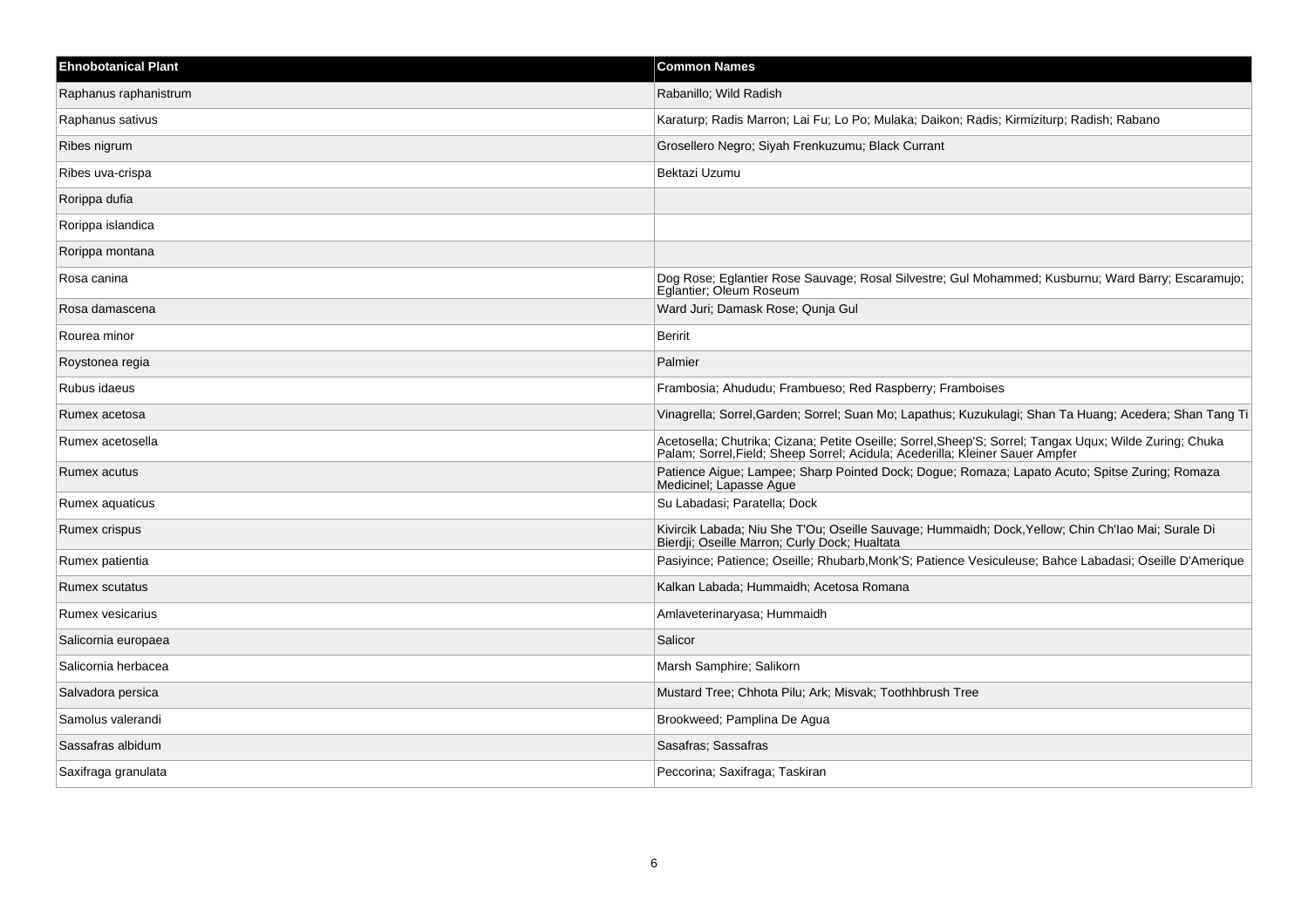| <b>Ehnobotanical Plant</b> | <b>Common Names</b>                                                                                                                                                                        |
|----------------------------|--------------------------------------------------------------------------------------------------------------------------------------------------------------------------------------------|
| Sedum acre                 | Stonecrop, Mossy; Pitite Djoubarbe; Borracina; Bergknapp; Pepper Crop; Mossy Stonecrop; Orpin; Viluruoho; Aci Damkorugu; Pampajarito; Herba Del Cremat                                     |
| Sedum dendroideum          | Siemperviva; Texiote; Texiotl                                                                                                                                                              |
| Sedum rosea                |                                                                                                                                                                                            |
| Sedum roseum               | Radice Idea; Rosenwurz; Rose Root                                                                                                                                                          |
| Senecio vulgaris           | Groundsel; Shikh Al Rabee'; Hierba Cana; Common Groundsel; Boton D'Or; Kanaryaotu                                                                                                          |
| Siegesbeckia orientalis    | Hsi Lien; Si Tzian Tsao; Herbe Divine; Kou Kao; Chu Kao Mu; Hu Kao; Nien Hu Ts'Ai; Holy Herb                                                                                               |
| Sisymbrium alliaria        |                                                                                                                                                                                            |
| Sisymbrium altissimum      |                                                                                                                                                                                            |
| Sisymbrium irio            | Erysimon; Matacandil                                                                                                                                                                       |
| Sisymbrium loeselii        |                                                                                                                                                                                            |
| Sisymbrium officinale      | Bulbulotu; Simmara; Erysimum; Erisimo                                                                                                                                                      |
| Sisymbrium sophia          | Sofiekruid; Besen Rauke; Sofia; Fejjailah; Hierba De Los Cirujanos; Flix Weed; T'Ing Li; Toore; Velar<br>Sagesse                                                                           |
| Smyrnium olusatrum         | Yabani Kereviz; Alexanders                                                                                                                                                                 |
| Sorbus americana           | Mountain Ash                                                                                                                                                                               |
| Spilanthes calva           |                                                                                                                                                                                            |
| Spilanthes oleracea        | Ukra; Cresson De Para; Para Cress; Mastruco                                                                                                                                                |
| Spilanthes paniculata      |                                                                                                                                                                                            |
| Spondias pinnata           | Kadondong; Buah amra; Buah larah                                                                                                                                                           |
| Stellaria puberula         |                                                                                                                                                                                            |
| Suriana maritima           | <b>Crisse Marine</b>                                                                                                                                                                       |
| Talinum paniculatum        | Horloge Des Jardins; Herbe Onze Heures; Onze Heures; Feafa                                                                                                                                 |
| Tamarindus indica          | Tamarindier; Tomaring; Demirhindi; Mandarin; Tomarin; Asam kawak; Tamarindo; Tamarin; Asam jawa;<br>Asem; Tama-Rindo; Wit asem; Tomale; Asam jara; Tamarind; Tamarinde                     |
| Tetragonia tetragonioides  |                                                                                                                                                                                            |
| Teucrium scorodonia        | Camendrio Selvatico; Camedris; Mountain Sage; Wilde Salie; Salva Bastarda; Sage-Leaved Germander;<br>Waldgamander; Germandree Sauvage; Garlic Sage; Wood Sage; Escorodonia; Wood Germander |
| Thuja occidentalis         | Arborvitae, American; Bati Mazizi; Arborvitae; Umur Aghaji; Northern White-Cedar; Mazu; Po; Mazi Aghaji;<br>Cedar, White, A'Fus, Arbor-Vitae                                               |
| Tropaeolum brasiliense     |                                                                                                                                                                                            |